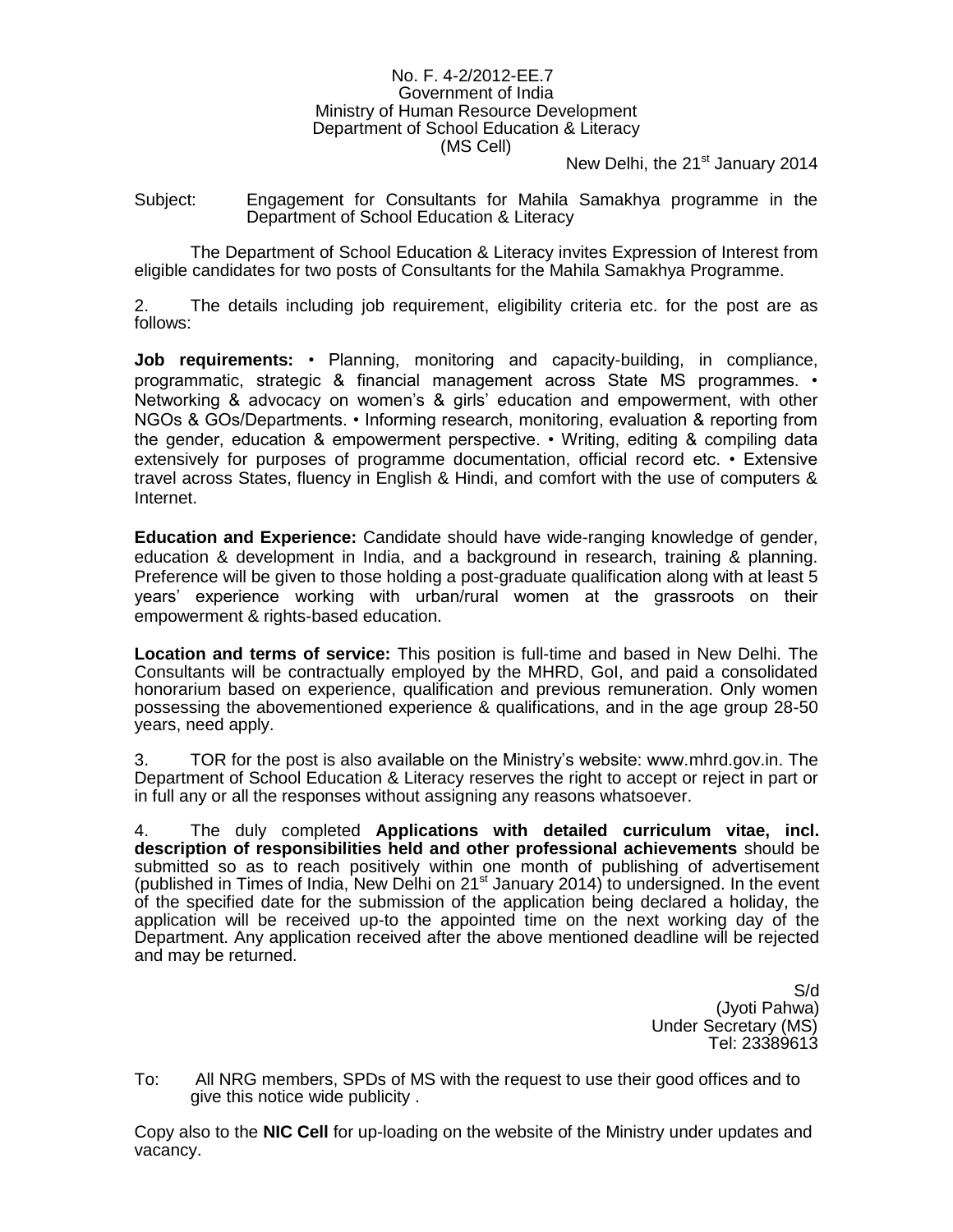### **TERMS OF REFERENCE Consultant (Mahila Samakhya) Department of School Education & Literacy Ministry of Human Resource Development. Government of India**

### **1. Introduction**

Mahila Samakhya (MS) is an ongoing scheme for women's empowerment that was initiated in 1989 to translate the goals of the National Policy on Education into a concrete programme for the education and empowerment of women in rural areas, particularly those from socially and economically marginalized groups. The critical focus within MS is the centrality of education in empowering women to achieve equality. The objectives of the Scheme are: - (i) To enhance the self-image and self-confidence of women, (ii) to create an environment where women can seek knowledge and information which empowers them to play a positive role in society, (iii) to establish a decentralized and participative mode of management, (iv) to enable Mahila Sanghas to actively assess and monitor educational activities in the villages, (v) to provide opportunities for education for women and adolescent girls and (vi) to bring about greater participation of women and girls in both formal and non-formal education programmes. In the States, the programme is implemented through autonomous Mahila Samakhya Societies, which act as apex bodies and receive grants from the Central Government and are responsible for project implementation.

### **2. Scope of Work/Job responsibility**

• Planning, monitoring and training/capacity-building, in all areas of programmatic, strategic & financial management, as also legal and administrative matters of compliance – for the entire MS programme, from the point of view of feminist praxis in education.

• Needs-based networking and advocacy on issues of women's and girls' education and empowerment, with other NGOs, Gos and Government departments.

• Facilitating communication, reporting, relationships & coordination between various stakeholders of the MS programme .

• Informing research, monitoring, evaluation & reporting (both quantitative and qualitative) from a rights-based gender and empowerment perspective, consistently based on MS' experience & in the interests of most-marginalised women.

• Writing, editing & compiling data extensively for purposes of programme documentation, official record etc.

• Extensive travel across States.

• All other work as assigned by the Government.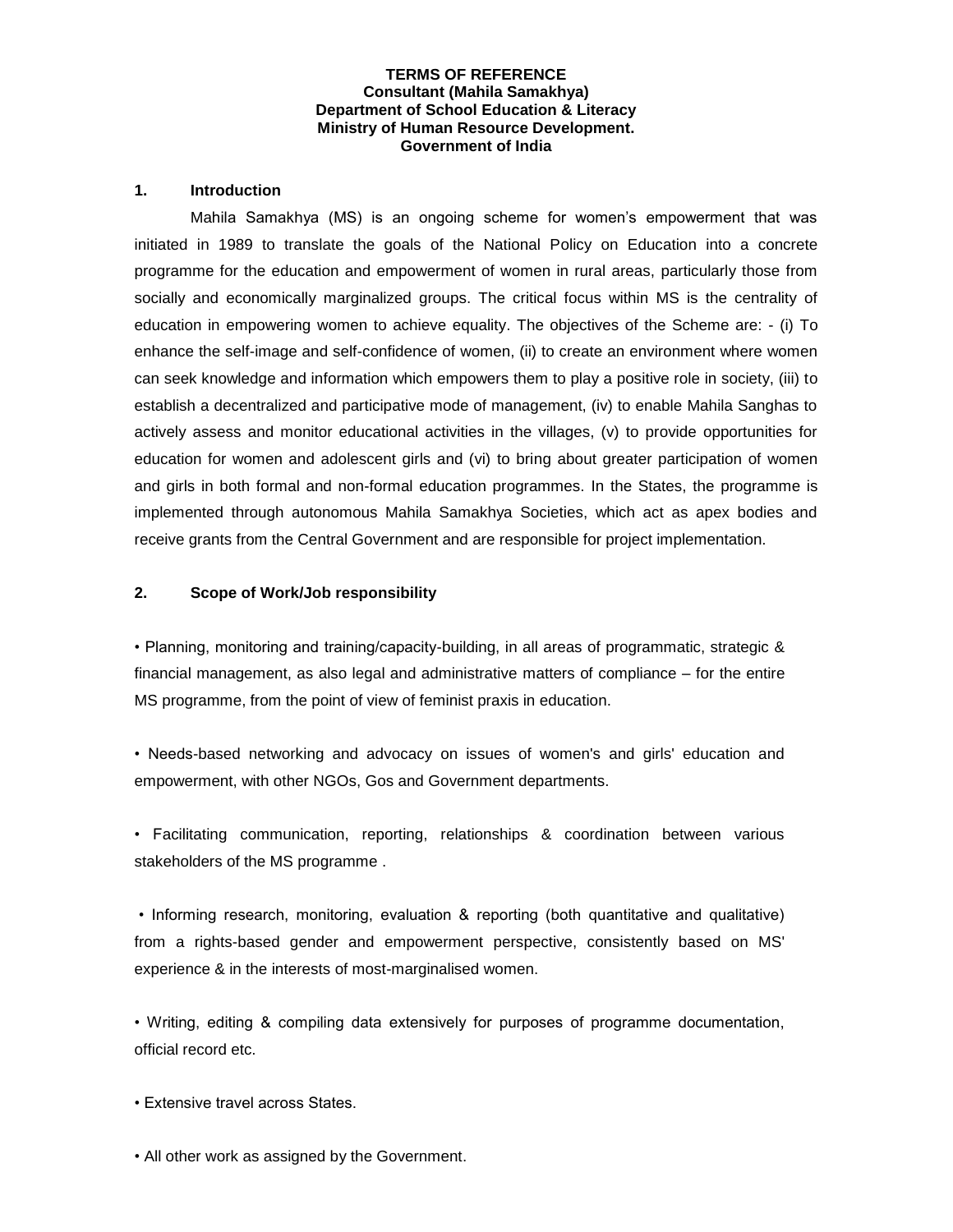## **3. Type of Appointment**

The type of appointment will be purely on contract basis. The Consultant will report to National Project Director of Mahila Samakhya through the National Project Office.

### **4. Accommodation**

The consultant needs to have own accommodation facility in Delhi/New Delhi or nearby places. No accommodation or House Rent will be provided by the Department.

# **5. Contract Period**

Contract Period would be mentioned by the Department in the Appointment letter.

# **6. Remuneration and terms of Payment**

Negotiable, Suitable remuneration shall be paid as per relevant experience and qualification. The payment would be made on monthly basis as per monthly remuneration (with no DA, HRA, CCA or any other relief) agreed to at the time of appointment.

# **7. Holidays and Leaves**

Consultant would observe the holidays declared by Government of India. Consultant shall accrue 15 days annual leave per year. The annual leave year runs as per English Calendar Month i.e. from 1 January until December each year. Consultant shall plan annual leave in advance and take prior approval for such leave. Leave should only be used as accrued and need to be fully utilized during the year. No unused leave from one year shall be carried forward to next year. At the conclusion of the contract the consultant will not compensated for the unused leave. Consultant shall accrue 10 days sick leave per year. It should be used only as accrued. At the conclusion of the contract, consultant is not compensated for unused sick leave. Any additional absence other than prescribed above, what so ever reason shall be treated as Leave without Pay.

### **8. Confidentiality of data and documents**

The intellectual Property Rights (IPR) of the data collected as well as the deliverable produced for the Department shall remain with the Department. No one shall utilize or publish or disclose or part with to a third party, any part of the data or statistics or proceedings information collected for the purpose of this assignment or during the course of the assignment for the Department, without the express written consent of the Department. The consultant shall be bound to hand over the entire set of records of assignment to the Department before the expiry of the contract, and before the final payment is released by the Department.